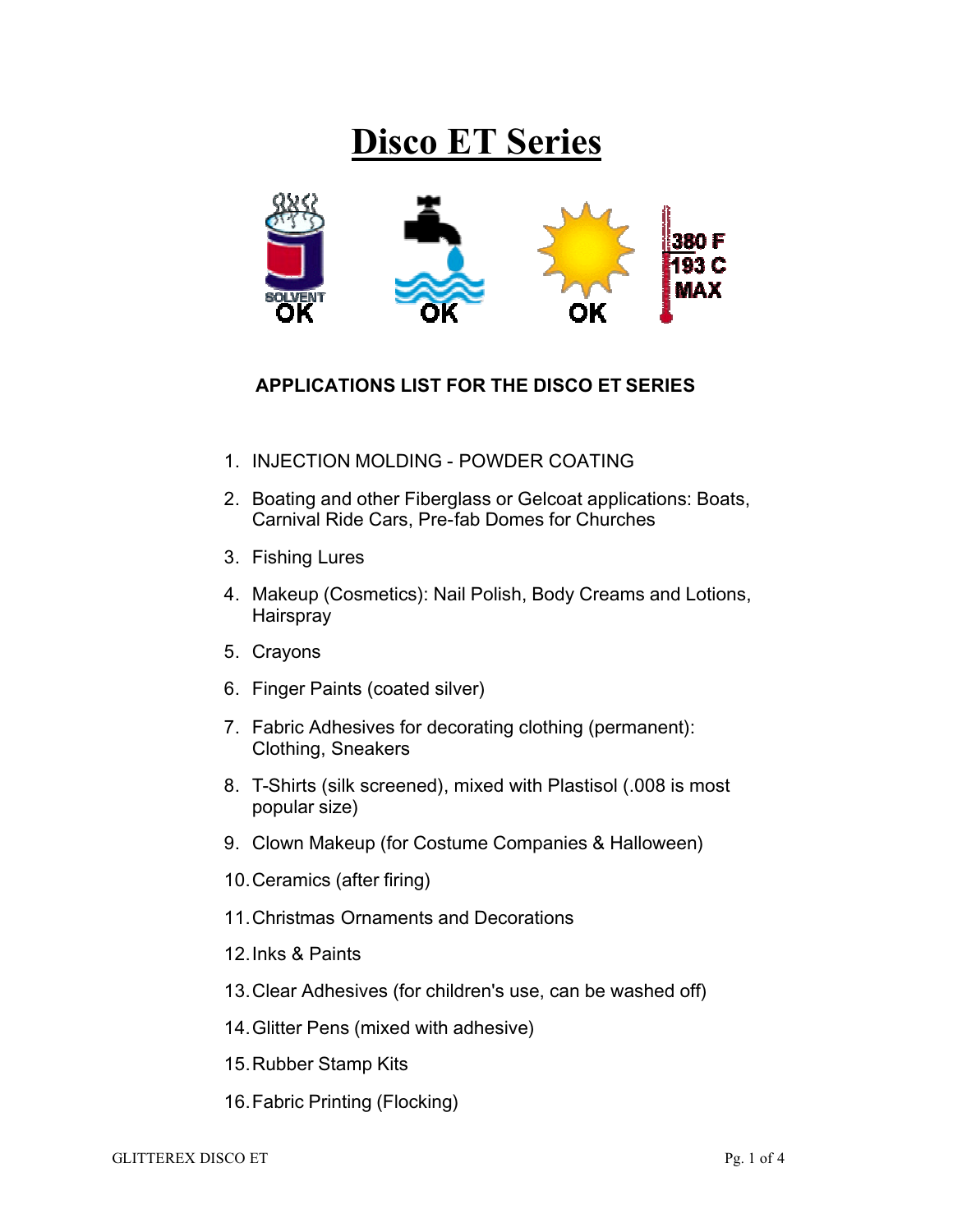17.Hair Gels

18.Floral Decorations (Artificial, Dry, Live)

19.Candle Decorating

20.Flooring

21.Wallpaper

22.Posters & Displays

23.Inside Balloons

24.Greeting Cards

The Disco ET series is used for applications that require better heat and solvent stability than standard Iridescent Film products.

| <b>Available Colors</b> | <b>Nominal Dominant</b><br><b>Wavelength (nm)</b> | <b>Nominal Thickness</b><br>(mils/microns) | Nominal Yield<br>(sq. in. / lb) |  |
|-------------------------|---------------------------------------------------|--------------------------------------------|---------------------------------|--|
| VET                     | 465                                               | 1.1/28                                     | 22,000                          |  |
| <b>BET</b>              | 485                                               | 1.2/30                                     | 20,000                          |  |
| <b>GET</b>              | 555                                               | 1.3/33                                     | 18,000                          |  |
| ZET                     | 590                                               | 1.4/36                                     | 16,000                          |  |

## **TECHNICAL DATA - DISCO ET SERIES**

| <b>Property</b>            | <b>Nominal Value</b> |  |  |
|----------------------------|----------------------|--|--|
| 1. Specific Gravity        | 1.32                 |  |  |
| 2. Color Shift Temperature | 380° F/193° C        |  |  |
| 3. Color Loss Temperature  | 450° F/232° C        |  |  |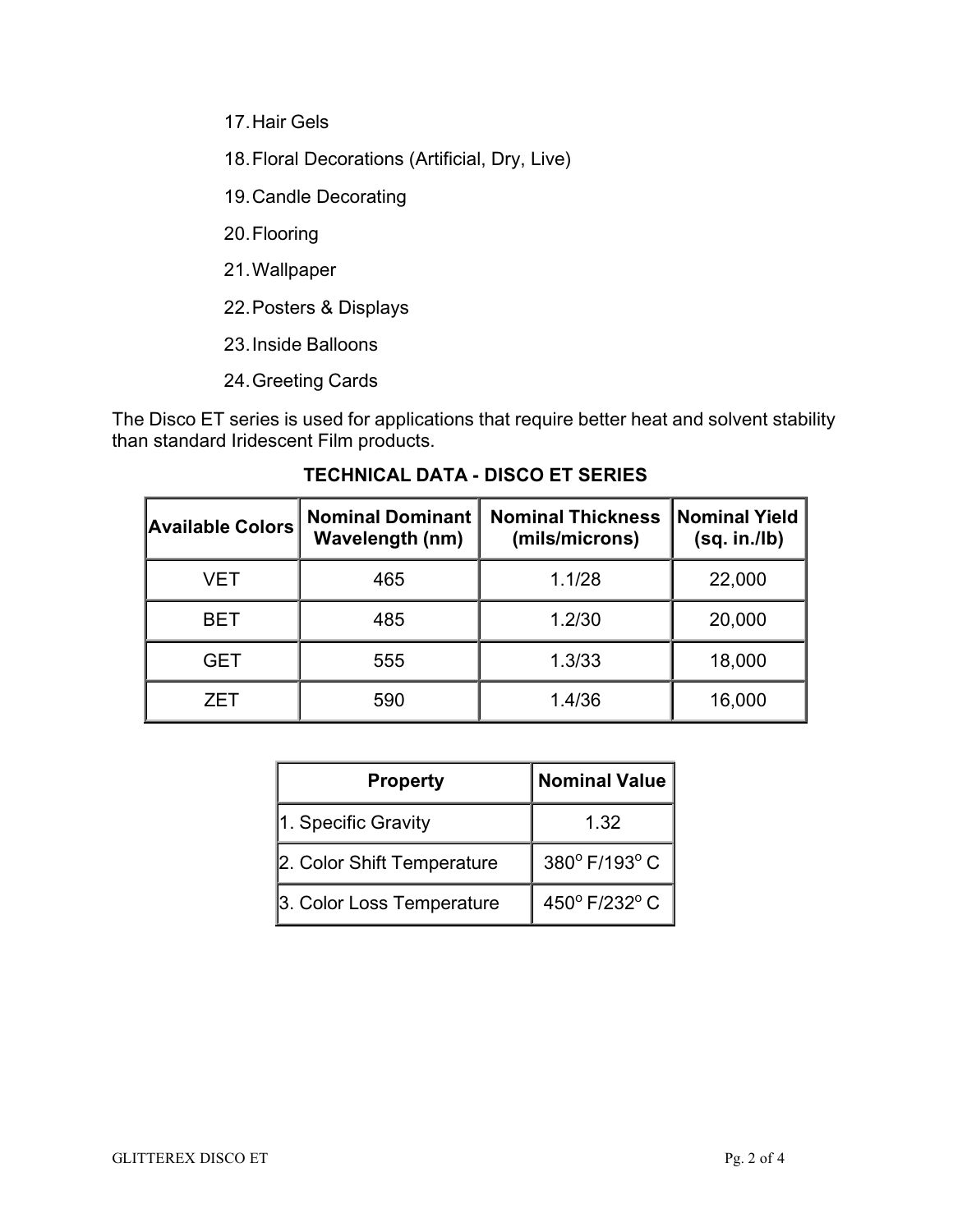|                                                                                          | <b>Time to</b><br>initial<br>Change | <b>Immersion Time</b> |              |           | Color            |
|------------------------------------------------------------------------------------------|-------------------------------------|-----------------------|--------------|-----------|------------------|
| <b>Challenge Solvent</b>                                                                 |                                     | 5 min                 | 24 Hours     | 7 Days    | <b>Recovery</b>  |
| Alcohols (Ethanol,<br>Isopropanol)                                                       | N/A                                 | N                     | N            | N         | N/A              |
| Aliphatic Hydrocarbons<br>(Hexane, Naphtha)                                              | N/A                                 | N                     | N            | N         | N/A              |
| Aromatic Hydrocarbons<br>(Benzene, Toluene)                                              | 48 Hours                            | N                     | N            | <b>CS</b> | <b>Excellent</b> |
| Ketones (Acetone, MEK)                                                                   | 3 Hours                             | N                     | CC           | CC        | <b>Excellent</b> |
| Esters (Butyl Acetate, Ethyl<br>Acetate)                                                 | 5 Hours                             | N                     | CC           | CC        | Excellent        |
| <b>Fully Halogenated</b><br>Hydrocarbons (Carbon Tet.,<br>Perchlorethylene)              | N/A                                 | N                     | $\mathsf{N}$ | N         | N/A              |
| Partially Halogenated<br><b>Hydrocarbons (Ethylene</b><br>Dichloride, Trichloroethylene) | $< 5$ min                           | <b>CS</b>             | CC           | CC        | Fair             |

## **Solvent Resistance**

Key:

**N** - No Change

**CS** - Color Shift (Sample has started to change color due to solvent immersion)

**CC** - Color Change (Total color change due to solvent immersion)

**CL** - Color Loss

**Color Recovery:** The appearance of the material after removal from solvent immersion and the sample has dried.

Excellent - Material recovers to initial appearance Good - Color recovery with some color shift Fair - Some color recovery with significant color shift None - No color recovery Color Loss - Material loses iridescent color upon removal from solvent